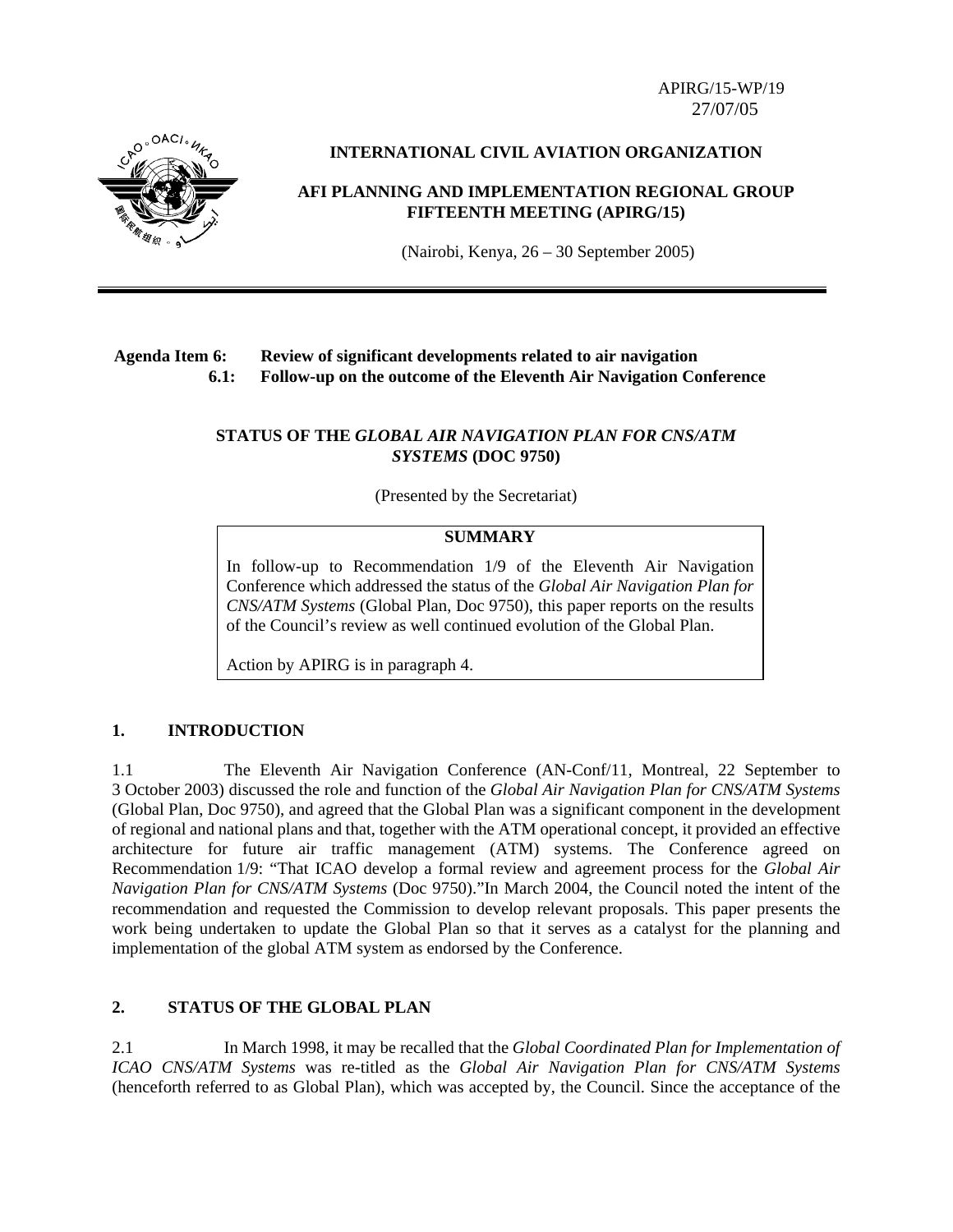first edition of the revised Global Plan in 1998, a comprehensive proposal for amendment to several parts of the document was developed in June 2001 and, consequently, the second edition was published in 2002.

2.2 In November 2004, the Commission reviewed the ICAO documentation structure which included the process for update and acceptance of the Global Plan. The Commission also reviewed the legal status of all ICAO documents, including Standards and Recommended Practices (SARPs), Procedures for Air Navigation Services (PANS), supplementary procedures (SUPPs) and guidance material which is published in the form of manuals and circulars. Taking into consideration the legal constraints associated with changing the status of the Global Plan and being aware that the Global Plan was created as a living, dynamic document, to be easily updated within a short period of time, the Commission agreed that the present procedure for acceptance and updating of the Global Plan should be retained, with the addition that the Secretary General may, upon recommendation by the Commission, circulate specific proposals, or parts thereof, to States and selected international organizations for comment.

# **3. CONTINUED EVOLUTION OF THE GLOBAL PLAN**

3.1 AN-Conf/11 endorsed the global ATM operational concept (operational concept), thus providing a vision that would allow States and regions to align their planning processes and lead to economies and efficiencies that would benefit all members of the ATM community.

3.2 In follow-up to AN-Conf/11, the sixth meeting of the Air Navigation Commission Consultation with industry, with the theme "Fostering the Implementation of the Recommendations of the Eleventh Air Navigation Conference", was held in Montreal on 18 and 19 May 2004. Among the topics discussed was "Global ATM — From Concept to Reality", which resulted in the following conclusion:

"That those partners who are in a position to do so, work together toward the development of a common roadmap/global action plan, aimed at attaining operational benefits in the near- to medium-term and that such a document should be made available to ICAO by mid-October 2004, for presentation to the Air Navigation Commission and consideration for inclusion in the Global Plan."

3.3 Subsequent to the above, an Industry Group was formed comprising representatives from Airbus, ARINC, Boeing, EUROCONTROL, the United States Federal Aviation Administration, Honeywell, Rockwell Collins, Société internationale de télécommunications aéronautiques (SITA), INMARSAT and Thales. The group developed an ATM Implementation Roadmap which was presented to the President of the Council on 15 October 2004. On 24 November 2004, the Roadmap was presented to the Commission during an informal briefing and on 18 January 2005, the Commission reviewed the Secretariat's assessment of the Roadmap and requested the Secretariat to develop a proposal for amendment of the Global Plan to incorporate relevant material from the Roadmap.

3.4 The Industry Roadmap addresses short- and medium-term implementation activities associated with CNS/ATM systems, while the longer-term objectives are addressed in the operational concept. Therefore, the Commission is of the view that the Roadmap integrates very well with the operational concept and, if implemented successfully, would lead to a convergence with the ATM system envisaged by the operational concept and, together with the Global Plan and operational concept, forms a comprehensive planning structure.

3.5 Recommendation 1/10 of AN-Conf/11 requires that States and planning and implementation regional groups (PIRGs) consider the Global Plan as a catalyst for change, providing a